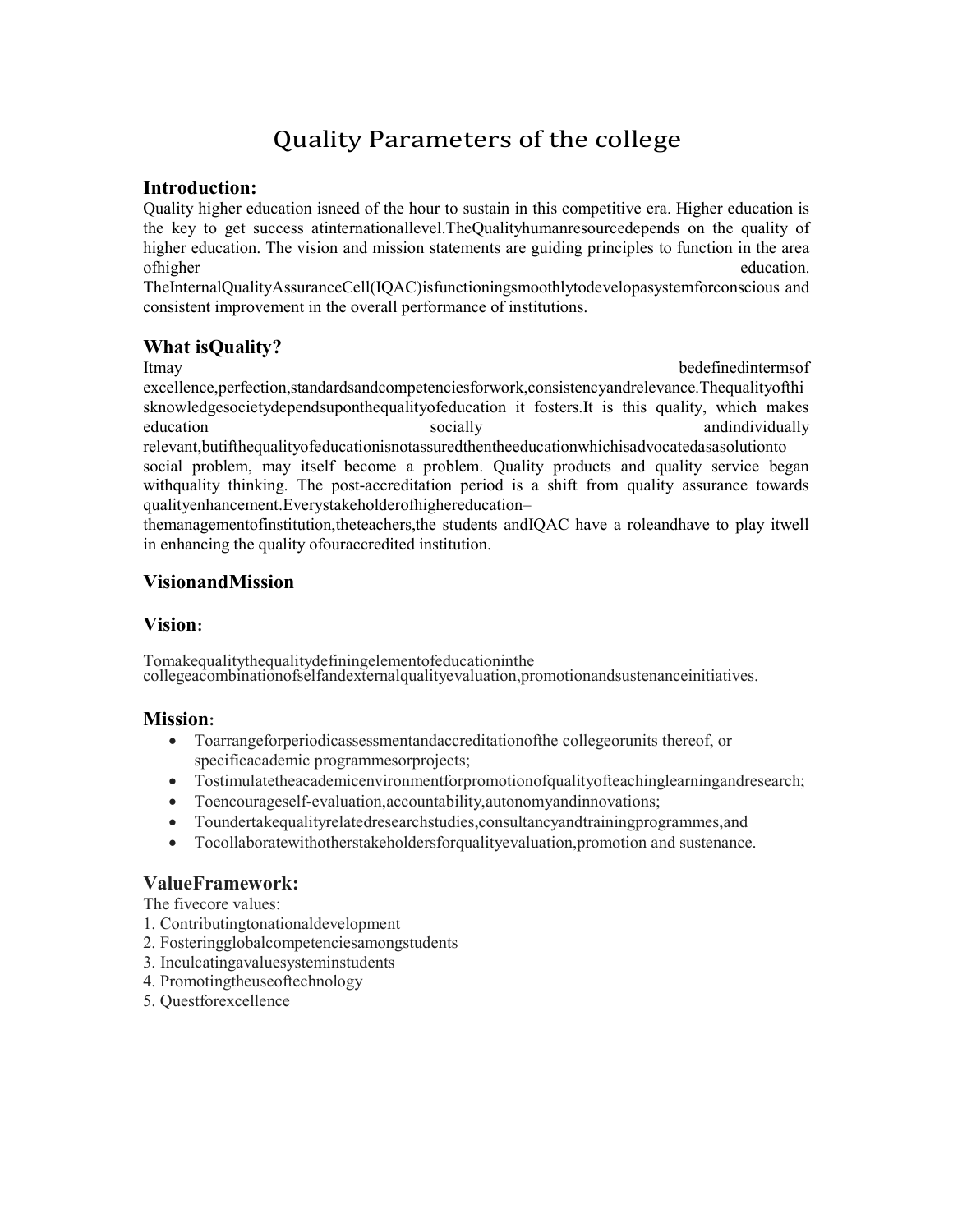### QualityParameters:

In order to assess the quality of teacher education certainquality control indicators are considered.

| <b>Parameters</b>                                                | <b>CriteriaofAssessment</b>                                                                                                                                                                                                                                                                                                                                                                                                                                                                                                                        |
|------------------------------------------------------------------|----------------------------------------------------------------------------------------------------------------------------------------------------------------------------------------------------------------------------------------------------------------------------------------------------------------------------------------------------------------------------------------------------------------------------------------------------------------------------------------------------------------------------------------------------|
| Parameter-I.<br>CurriculumDesigningan<br>dPlanning               | 1. Admissionprocedure<br>2. Detailsofworkingandteachingdays<br>3. Studentabilitylevel<br>4. Featuresofcurrentsyllabiandmechanismsforitsmonitoringand<br>mid-coursecorrection<br>5. Developingnewcourses; gestationtimeandrunningnewcourses<br>6. Curriculumdesign(Institutions.missionandgoals,Feedbackmecha<br>Institution-school<br>nism,<br>communication,<br>Inter/multi-<br>disciplinarycomponents)                                                                                                                                           |
| Parameter-<br><b>II.</b> CurriculumTransacti<br>onand Evaluation | 1. Curriculumtransaction, aspects, components and details.<br>2. Facultyprofessionaldevelopmentandseminars, conferences, etc.for<br>others.<br>3. Facultyappraisal.techniques<br>4. Focus<br>specific<br>aspects: value<br>on<br>education,<br>civicresponsibilities, personalitydevelopment, communityorient<br>ation, learn-to-learn, etc.<br>5. Evaluationscheme: Theory-assignmentsandprojectwork, Practice<br>curricular<br>activities,<br>workexperience,<br>teaching,<br>SUPW,tutorial,seminar,etc.<br>6. Otherteaching-learninginnovations |
| Parameter-                                                       | 1. Researchrelatedactivities:researchbyfaculty,researchbyscholars                                                                                                                                                                                                                                                                                                                                                                                                                                                                                  |
| <b>III.ResearchDevelop</b><br>mentand Extension                  | M.Phil.,<br>Ph.D.),<br>financial<br>inputs<br>for<br>(M.Ed.,<br>research<br>andresearchprojects(completed,inprogressandoutlay)<br>Types of extension<br>2. Extension:<br>activities,<br>support<br>to<br>GovernmentOrganizations andN.G.O.s,NSSandNCC<br>3. Development: various material developmentactivities                                                                                                                                                                                                                                    |
| Parameter-                                                       | 1. Infrastructure: existing and projected expansions (Financial inputs fo                                                                                                                                                                                                                                                                                                                                                                                                                                                                          |
| <b>IV.</b> Infrastructurea<br>ndLearningResou<br>rces            | rfuturedevelopmentespeciallyacademicgrowth,maintenance,utilizati<br>on, upkeepofcampus)<br>2. Learningresources(Libraryanditsfacilities,Libraryannualbudgets:<br>booksandperiodicals, Reprographic, audiovisualmaterial and internetr<br>elatedfacilities, Librarystock, Computers. availability<br>anduse, Laboratories. availability, maintenance and Utilization                                                                                                                                                                                |
| Parameter-V.<br>Student                                          | 1. Systemefficiency:results, NET and SLET related, annual exams<br>2. Alumniassociation                                                                                                                                                                                                                                                                                                                                                                                                                                                            |
| Support<br>andprogressi<br>on                                    | 3. Feedbackmechanism(fromtrainees)<br>4. Financialhelpandtypes<br>5. Guideandconsultancyservicesandpersonalandacademiccounselin<br>g<br>6. Placementservicesanditsuse.<br>7. Admission.relatedfacilitiesandtheirpublicity<br>8. Recreational/leisuretimefacilitiesespeciallyindoor<br>9. Activityclubs:culturalandliterary                                                                                                                                                                                                                         |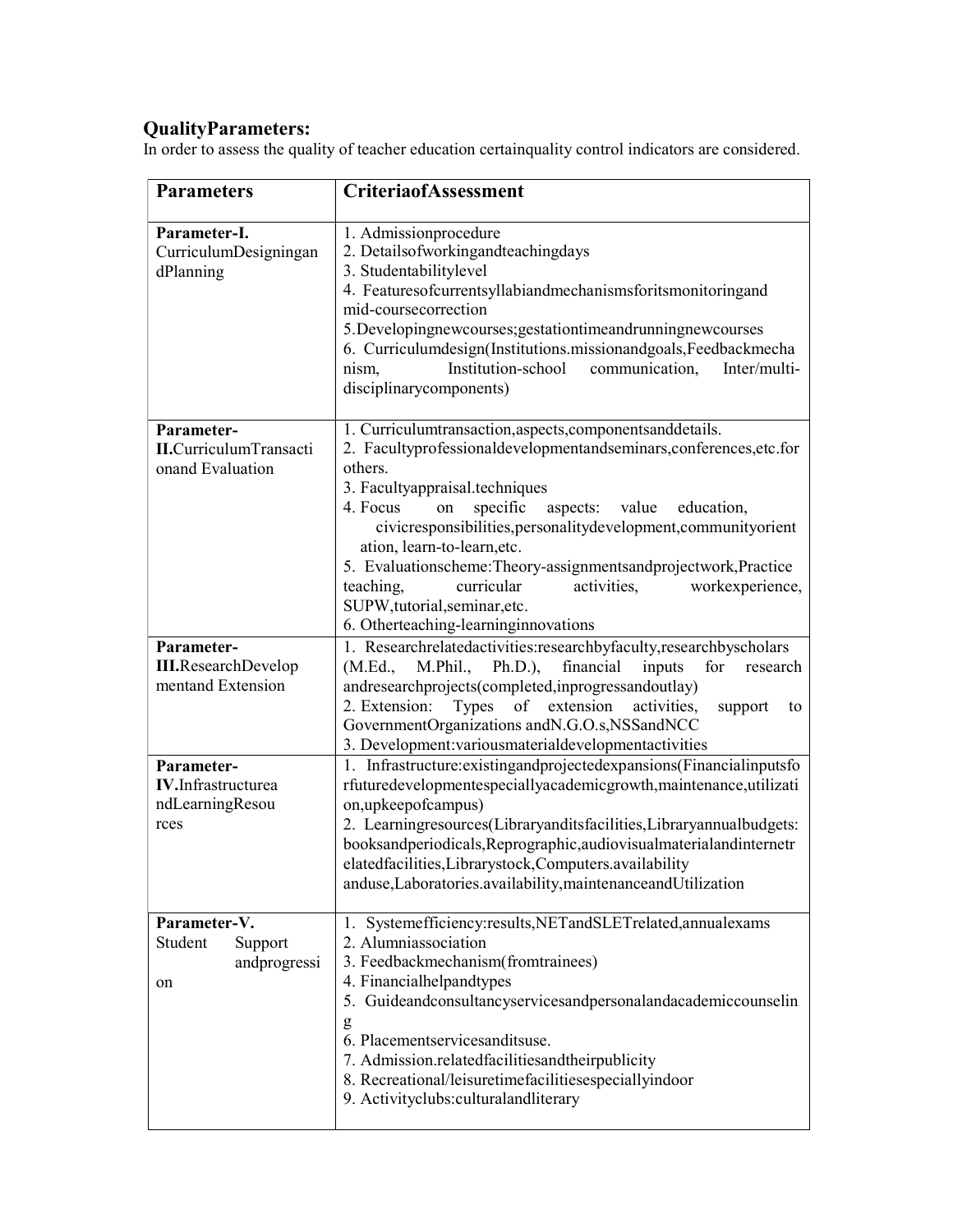| 1. Internalcoordinationandmonitoringmechanism                  |
|----------------------------------------------------------------|
| 2. Stepsforimprovementoforganizationandmanagement              |
| 3. Academiccalendar                                            |
| 4. Facultyrecruitment                                          |
| 5. Professionaldevelopmentofnon-teachingstaff                  |
| 6. Feestructure                                                |
| 7. Headsofexpenditureandexcess/deficitbudget                   |
| 8. Internal audit                                              |
| 9. Welfareprogramsandgrievanceredressalsystem10.               |
| EndowmentandReserve Funds                                      |
| 11.InternalQualitycheckandTQM12.Modernm                        |
| anagerialconceptsandpractices                                  |
| 13. Twinningprograms, studentexchangeprogramsand               |
| collaborationwithSCERT,NCERTandNIEPA                           |
| Whichincludestotalqualitymanagement, innovations, value        |
| basededucation, social responsibilities and citizenship roles, |
| overalldevelopmentandinstitutionalambienceandinitiatives.      |
|                                                                |

# **QualityInitiativesin the college**

- QualitySustenanceandPromotionbysensitizinginstitutionstotheconceptssuchascredittransfer,st 1. udent mobility and mutual recognition
- 2. EstablishmentofStateLevelQuality AssuranceCoordinationCommittees(SLQACCs)indifferent States
- 3. Networkingamongaccreditedinstitutionsinordertopromoteexchangeof"Best/InnovativePractic  $\mathrm{es}$ "
- Dissemination of Best/Innovative Practices through seminar/workshops and NAAC publications 4.
- Financialsupporttoaccreditedinstitutionsforconductingseminars/conferences/workshopsetc.on 5. qualityissues inHigherEducation
- 6. EstablishmentofInternalQualityAssuranceCells
- 7. State-wiseanalysisofAccreditationReportsforpolicyinitiatives
- 8. PromotingtheconceptofLeadCollegeandClusterofCollegesforQualityinitiatives
- 9. Researchgrantsforfacultyofaccreditedinstitutionstoexecuteprojectsondifferentthemes/casestudi  $\overline{e}$ s
- 10. Initiationofstudentinvolvementforqualityenhancement
- 11. Developinginternationallinkagesformutualrecognitionthroughaccreditation

IQACplaysverycrucialroleinqualityenhancementofinstitution.Its functionsare:

- $1.$ Developmentandapplicationofqualityparametersinvariousactivitiesoftheinstitution.
- $2.$ Dissemination of Information on quality aspects.
- $3.$ Organization of workshops, seminars and promotion of quality circles
- $4.$ Recordingandmonitoringqualitymeasuresoftheinstitution.
- Actingasanagencyoftheinstitutionforqualityrelatedactivities. 5.
- PreparationoftheAnnualQualityAssuranceReportandsuchotherreportsasmaybedecidedfrom 6. timeto time

Theprinciplesfollowed by the upper management for quality management are:Customerfocus,Leadership,Involvementofpeople,Processapproach,Systemapproachtomanageme nt, Continualimprovement, Factualapproachtodecisionmaking, Mutuallybeneficialsupplierrelationship S.

### A. CommitmentofManagementandGoverningBody

Management is accountable and committed to the service, have adequate concern ofvarious quality aspects and norms in the field of teacher education and not only profit makingapproach.